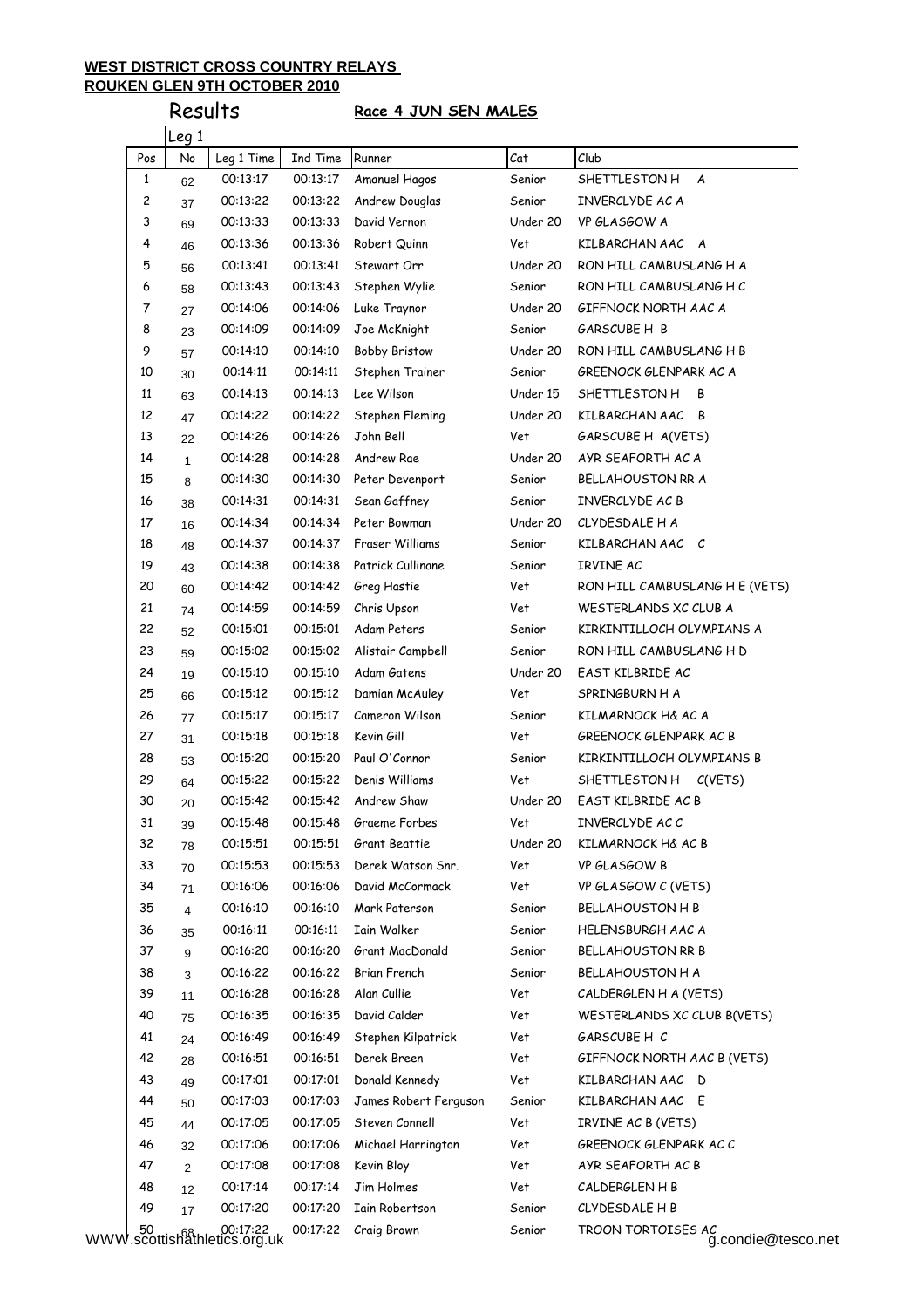| 51 | 79 | 00:17:28 | 00:17:28 | Alasdair Murray        | Vet    | KILMARNOCK H& AC C       |
|----|----|----------|----------|------------------------|--------|--------------------------|
| 52 | 67 | 00:17:50 | 00:17:50 | Joseph Junior Chambers | Senior | SPRINGBURN H B           |
| 53 | 14 | 00:17:58 | 00:17:58 | <b>Ian Rae</b>         | Vet    | CALDERGLEN H D           |
| 54 | 10 | 00:18:07 | 00:18:07 | Fwan McDonald          | Vet    | <b>BELLAHOUSTON RR B</b> |
| 55 | 36 | 00:18:12 | 00:18:12 | Cai Britton            | Vet    | <b>HELENSBURGH AAC B</b> |
| 56 | 5  | 00:18:17 | 00:18:17 | Neil Campbell          | Vet    | <b>BELLAHOUSTON H C</b>  |
| 57 | 40 | 00:18:18 | 00:18:18 | George Hegarty         | Senior | INVERCLYDE AC D          |
| 58 | 33 | 00:18:20 | 00:18:20 | Stephen McDade         | Vet    | GREENOCK GLENPARK AC D   |
|    |    |          |          |                        |        |                          |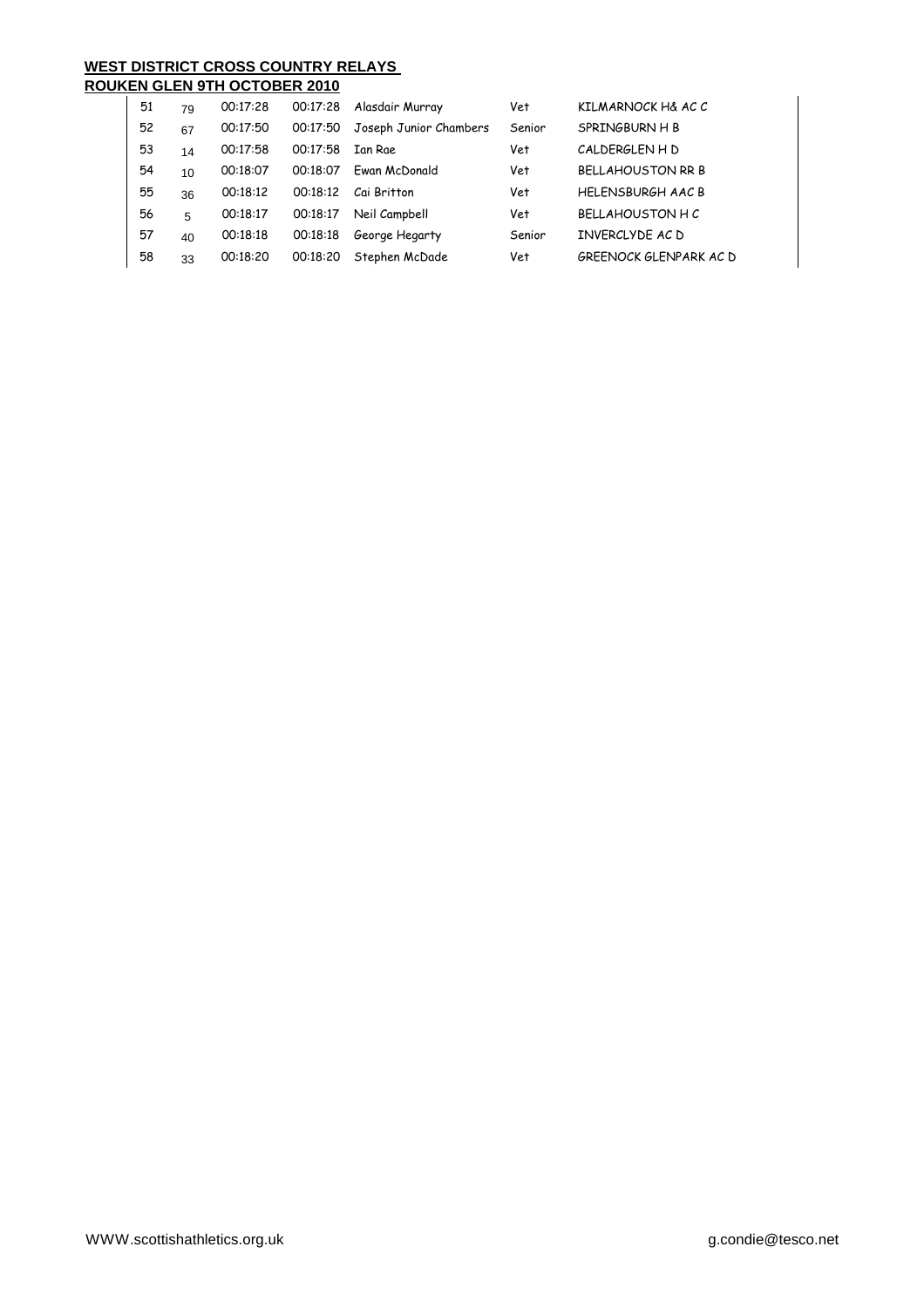## **Race 4 JUN SEN MALES**

| Pos          | No           | Leg 2 Time | Ind Time | Runner                         | Cat           | Club                                       |
|--------------|--------------|------------|----------|--------------------------------|---------------|--------------------------------------------|
| $\mathbf{1}$ | 46           | 0:26:36    | 00:13:00 | Derek Hawkins                  | Senior        | KILBARCHAN AAC A                           |
| 2            | 37           | 0:26:39    | 00:13:17 | Craig Ruddy                    | Senior        | INVERCLYDE AC A                            |
| 3            | 56           | 0:27:22    | 00:13:41 | Robert Gilroy                  | Senior        | RON HILL CAMBUSLANG H A                    |
| 4            | 62           | 0:27:25    | 00:14:08 | Michael Deason                 | Senior        | SHETTLESTON H<br>A                         |
| 5            | 58           | 0:27:34    | 00:13:51 | Iain MacCorquodale             | Senior        | RON HILL CAMBUSLANG HC                     |
| 6            | 69           | 0:27:46    | 00:14:13 | Derek Gibb                     | Senior        | VP GLASGOW A                               |
| 7            | 57           | 0:28:04    | 00:13:54 | Jamie Reid                     | Senior        | RON HILL CAMBUSLANG H B                    |
| 8            | 8            | 0:28:21    | 00:13:51 | Ciaran Dougherty               | Senior        | BELLAHOUSTON RR A                          |
| 9            | 43           | 0:28:22    | 00:13:44 | David Millar                   | Vet           | IRVINE AC                                  |
| 10           | 27           | 0:28:50    | 00:14:44 | Greg Turner                    | Under 20      | GIFFNOCK NORTH AAC A                       |
| 11           | 47           | 0:28:56    | 00:14:34 | Graham Evans                   | Under 20      | KILBARCHAN AAC B                           |
| 12           | 30           | 0:29:11    | 00:15:00 | Michael Mcloone Snr            | Vet           | GREENOCK GLENPARK AC A                     |
| 13           | 63           | 0:29:14    | 00:15:01 | Marc McColl                    | Senior        | SHETTLESTON H<br>B                         |
| 14           | 19           | 0:29:45    | 00:14:35 | John Fergusson                 | Under 20      | EAST KILBRIDE AC                           |
| 15           | 38           | 0:29:48    | 00:15:17 | Neil Mclaughlin                | Senior        | INVERCLYDE AC B                            |
| 16           | 23           | 0:29:50    | 00:15:41 | Euan Geddes                    | Senior        | GARSCUBE H B                               |
| 17           | $\mathbf{1}$ | 0:29:53    | 00:15:25 | Mayeul Ducrot                  | Senior        | AYR SEAFORTH AC A                          |
| 18           |              | 0:30:01    | 00:15:24 | Donald Petrie                  | Vet           | KILBARCHAN AAC C                           |
| 19           | 48           | 0:30:12    | 00:15:46 | Euan Mackay                    | Vet           | GARSCUBE H A(VETS)                         |
| 20           | 22<br>60     | 0:30:31    | 00:15:49 | Colin Feechan                  | Vet           | RON HILL CAMBUSLANG H E (VET               |
| 21           |              | 0:30:33    | 00:15:34 | Scott Mitchell                 | Senior        | WESTERLANDS XC CLUB A                      |
| 22           | 74           | 0:30:41    | 00:15:24 | Ross Connelly                  | Under 20      | KILMARNOCK H& AC A                         |
| 23           | 77           | 0:30:43    | 00:15:21 | William Coyle                  | Vet           | SHETTLESTON H C(VETS)                      |
| 24           | 64           | 0:30:43    | 00:16:09 | Paul Carroll                   | Vet           | CLYDESDALE H A                             |
| 25           | 16           | 0:30:48    | 00:15:47 |                                | Under 20      | KIRKINTILLOCH OLYMPIANS A                  |
| 26           | 52           | 0:31:02    | 00:14:40 | Craig McIntyre                 |               | <b>BELLAHOUSTON H A</b>                    |
| 27           | 3            | 0:31:04    | 00:14:53 | Amanuel Zerezighi              | Senior<br>Vet |                                            |
| 28           | 35           | 0:31:08    | 00:15:56 | Paul Thompson<br>Andrew Callan | Vet           | <b>HELENSBURGH AAC A</b><br>SPRINGBURN H A |
| 29           | 66           | 0:31:18    | 00:15:30 | Jude Boulton                   | Senior        |                                            |
|              | 39           |            |          | Alan O'Rourke                  |               | INVERCLYDE AC C<br>GREENOCK GLENPARK AC B  |
| 30           | 31           | 0:31:32    | 00:16:14 |                                | Vet           |                                            |
| 31           | 11           | 0:31:48    | 00:15:20 | Martin Duthie                  | Vet           | CALDERGLEN H A (VETS)                      |
| 32           | 9            | 0:32:08    | 00:15:48 | <b>Bruce Carse</b>             | Senior        | <b>BELLAHOUSTON RR B</b>                   |
| 33           | 78           | 0:32:11    | 00:16:20 | Leslie McDerment               | Vet           | KILMARNOCK H& AC B                         |
| 34           | 59           | 0:32:28    | 00:17:26 | Thomas McPake                  | Vet           | RON HILL CAMBUSLANG H D                    |
| 35           | 70           | 0:32:33    | 00:16:40 | Ralph Connolly                 | Vet           | VP GLASGOW B                               |
| 36           | 28           | 0:32:43    | 00:15:52 | Neil Deerey                    | Vet           | GIFFNOCK NORTH AAC B (VETS)                |
| 37           | 4            | 0:32:49    | 00:16:39 | George Adams                   | Vet           | <b>BELLAHOUSTON H B</b>                    |
| 38           | 20           | 0:33:00    | 00:17:18 | Graeme Haddow                  | Vet           | EAST KILBRIDE AC B                         |
| 39           | 75           | 0:33:22    | 00:16:47 | John Quinn                     | Vet           | WESTERLANDS XC CLUB B(VETS)                |
| 40           | 71           | 0:33:28    | 00:17:22 | Peter Ramsay                   | Vet           | VP GLASGOW C (VETS)                        |
| 41           | 44           | 0:33:47    | 00:16:42 | James Sneddon                  | Vet           | IRVINE AC B (VETS)                         |
| 42           | 67           | 0:33:51    | 00:16:01 | Martin Coleman                 | Senior        | SPRINGBURN H B                             |
| 43           | 53           | 0:33:58    | 00:18:38 | Stephen Allan                  | Senior        | KIRKINTILLOCH OLYMPIANS B                  |
| 44           | 49           | 0:34:12    | 00:17:11 | Robert Allison                 | Vet           | KILBARCHAN AAC D                           |
| 45           | 17           | 0:34:27    | 00:17:07 | Ryan Nelson                    | Under 20      | CLYDESDALE H B                             |
| 46           | 79           | 0:34:27    | 00:16:59 | Harald Bartl                   | Vet           | KILMARNOCK H& AC C                         |
| 47           | 12           | 0:34:44    | 00:17:30 | Stuart Waugh                   | Vet           | CALDERGLEN H B                             |
| 48           | 32           | 0:34:49    | 00:17:43 | Kenneth Pryde                  | Vet           | GREENOCK GLENPARK AC C                     |
| 49           |              | 0:35:21    | 00:18:13 | Tom McCulloch                  | Vet           | AYR SEAFORTH AC B                          |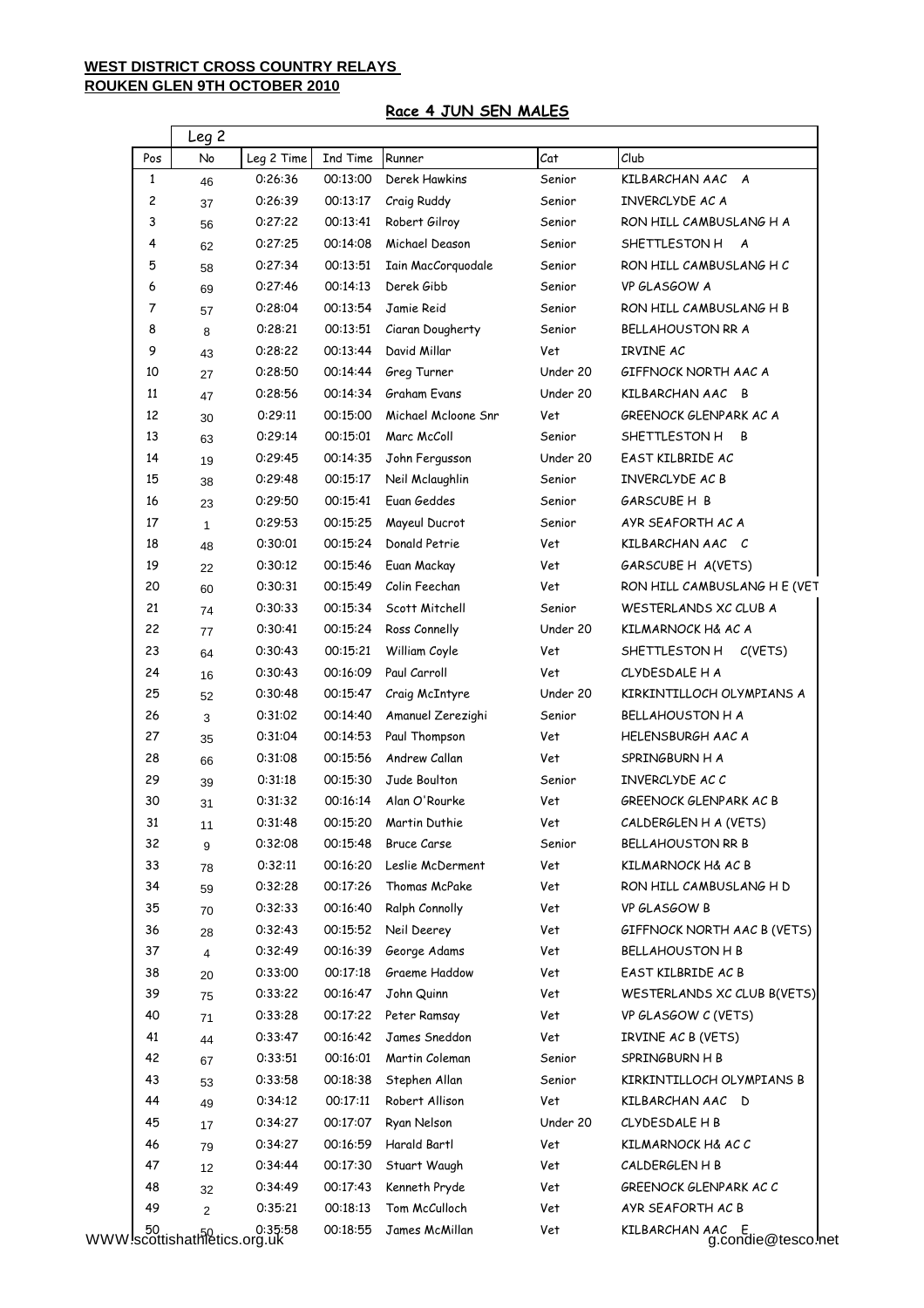# **WEST DISTRICT CROSS COUNTRY RELAYS**

| 51 | 68 | 0:36:09 | 00:18:47 | William Gerrie  | Vet      | TROON TORTOISES AC       |
|----|----|---------|----------|-----------------|----------|--------------------------|
| 52 | 33 | 0:36:38 | 00:18:18 | Kevan McCartney | Senior   | GREENOCK GLENPARK AC D   |
| 53 | 40 | 0:36:42 | 00:18:24 | David McKenzie  | Under 20 | INVERCLYDE AC D          |
| 54 | 10 | 0:36:53 | 00:18:46 | Peter Burton    | Senior   | <b>BFLLAHOUSTON RR B</b> |
| 55 | 14 | 0:37:25 | 00:19:27 | David Wardrope  | Senior   | CALDERGLEN H D           |
| 56 | 76 | 0:37:30 | 00:18:44 | Gibson Fleming  | Vet      | WESTERLANDS XC CLUB C    |
| 57 | 36 | 0:37:40 | 00:19:28 | Alistair Wylie  | Vet      | <b>HFLFNSBURGH AAC B</b> |
| 58 | 5  | 0:34:42 | 00:16:25 | Thomas Keenan   | Vet      | BFILAHOUSTON HC          |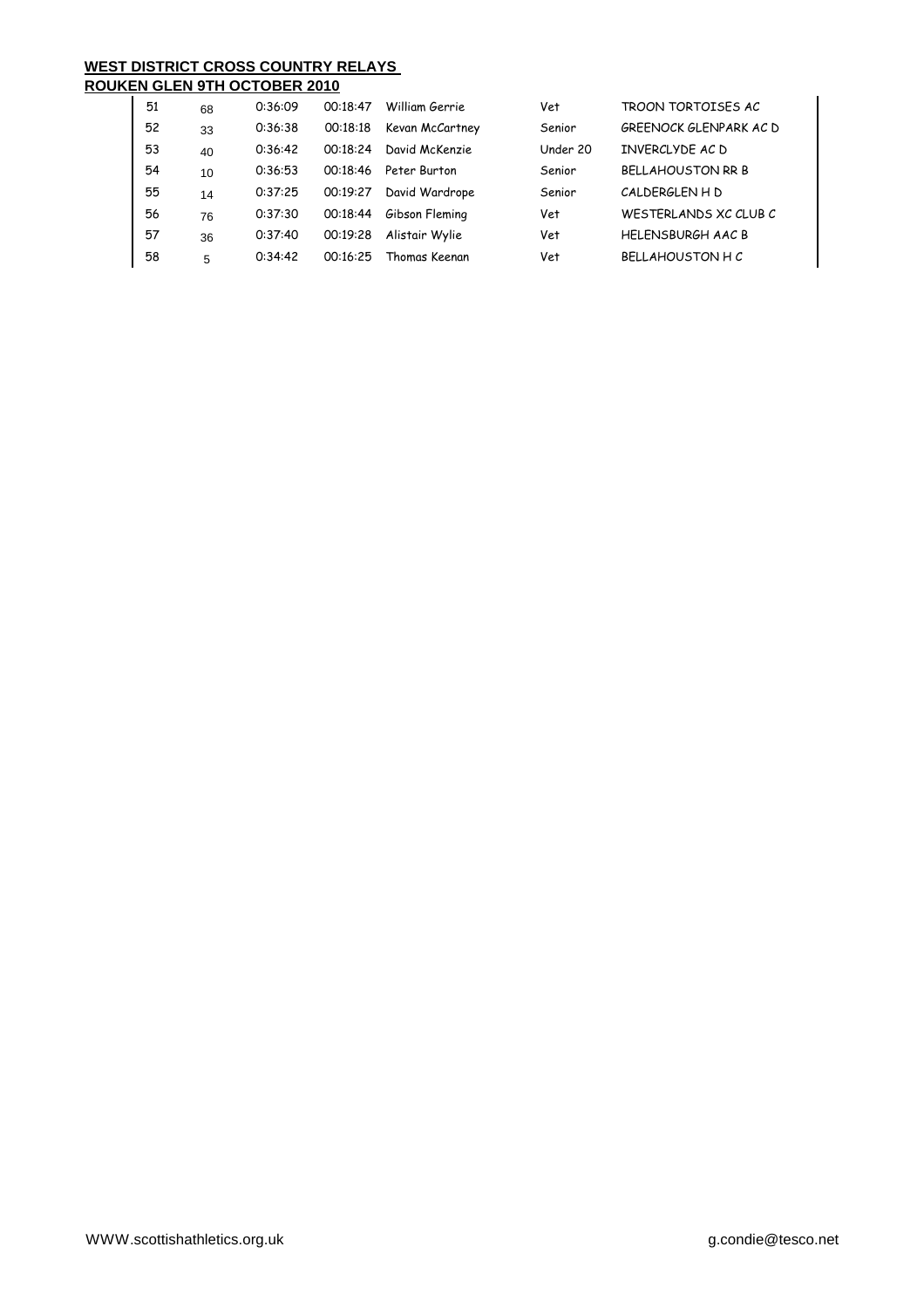### **Race 4 JUN SEN MALES**

|              |                         | Leg 3                                  |            |          |                                 |          |                               |
|--------------|-------------------------|----------------------------------------|------------|----------|---------------------------------|----------|-------------------------------|
|              | Pos                     | No                                     | Leg 3 Time | Ind Time | Runner                          | Cat      | Club                          |
|              | $\mathbf{1}$            | 37                                     | 0:40:08    | 00:13:29 | Mark Pollard                    | Senior   | INVERCLYDE AC A               |
|              | $\overline{\mathbf{c}}$ | 62                                     | 0:40:19    | 00:12:54 | Tewoldeberhan Mengisteab Senior |          | SHETTLESTON H A               |
|              | 3                       | 46                                     | 0:40:31    | 00:13:55 | Paul Leck                       | Senior   | KILBARCHAN AAC A              |
|              | 4                       | 56                                     | 0:41:18    | 00:13:56 | <b>Iain Reid</b>                | Senior   | RON HILL CAMBUSLANG H A       |
|              | 5                       | 57                                     | 0:42:15    | 00:14:11 | Joseph Kealey                   | Senior   | RON HILL CAMBUSLANG H B       |
|              | 6                       | 58                                     | 0:43:16    | 00:15:42 | Brian Campbell                  | Senior   | RON HILL CAMBUSLANG H C       |
|              | $\overline{7}$          | 47                                     | 0:43:32    | 00:14:36 | Gary Rankin                     | Under 20 | KILBARCHAN AAC B              |
|              | 8                       | 8                                      | 0:43:38    | 00:15:17 | Craig Ross                      | Senior   | <b>BELLAHOUSTON RR A</b>      |
|              | 9                       | 27                                     | 0:43:55    | 00:15:05 | Michael Cross                   | Senior   | GIFFNOCK NORTH AAC A          |
|              | 10                      | 43                                     | 0:43:56    | 00:15:34 | George Irving                   | Vet      | IRVINE AC                     |
|              | 11                      | 69                                     | 0:44:00    | 00:16:14 | Kenneth Mitchell                | Vet      | VP GLASGOW A                  |
|              | 12                      | 38                                     | 0:44:12    | 00:14:24 | Andrew Campbell                 | Under 20 | INVERCLYDE AC B               |
|              | 13                      | 63                                     | 0:44:19    | 00:15:05 | Robert Maxwell                  | Senior   | SHETTLESTON H B               |
|              | 14                      | 30                                     | 0:44:32    | 00:15:21 | Andrew McCall                   | Senior   | GREENOCK GLENPARK AC A        |
|              | 15                      | 48                                     | 0:45:06    | 00:15:05 | John McMillan                   | Senior   | KILBARCHAN AACOC              |
|              | 16                      | 74                                     | 0:45:33    | 00:15:00 | David Riach                     | Vet      | WESTERLANDS XC CLUB A         |
|              | 17                      | 19                                     | 0:45:46    | 00:16:01 | David Gorman                    | Under 20 | EAST KILBRIDE AC              |
|              | 18                      | 60                                     | 0:46:25    | 00:15:54 | Francis Hurley                  | Vet      | RON HILL CAMBUSLANG H E (VETS |
|              | 19                      | $\mathbf{1}$                           | 0:46:29    | 00:16:36 | Barry Duddy                     | Senior   | AYR SEAFORTH AC A             |
| $\mathsf{S}$ | 20                      | 64                                     | 0:46:29    | 00:15:46 | John Oates                      | Vet      | SHETTLESTON H C(VETS)         |
|              | 21                      | 22                                     | 0:46:35    | 00:16:23 | Robert McLennan                 | Vet      | GARSCUBE H A(VETS)            |
|              | 22                      | 16                                     | 0:46:38    | 00:15:55 | Gerard Montgomery               | Vet      | CLYDESDALE H A                |
|              | 23                      | 77                                     | 0:46:49    | 00:16:08 | Connell Drummond                | Senior   | KILMARNOCK H& AC A            |
|              | 24                      | 66                                     | 0:46:52    | 00:15:44 | Scott Partyka                   | Senior   | SPRINGBURN H A                |
|              | 25                      | 23                                     | 0:47:01    | 00:17:11 | John Murray                     | Senior   | GARSCUBE H B                  |
|              | 26                      | 3                                      | 0:47:26    | 00:16:24 | Gary Stewart                    | Vet      | BELLAHOUSTON H A              |
|              | 27                      | 9                                      | 0:48:12    | 00:16:04 | Raymond Farrell                 | Vet      | BELLAHOUSTON RR B             |
|              | 28                      | 28                                     | 0:48:12    | 00:15:29 | George Taylor                   | Vet      | GIFFNOCK NORTH AAC B (VETS)   |
|              | 29                      | 31                                     | 0:48:17    | 00:16:45 | Steven Campbell                 | Senior   | GREENOCK GLENPARK AC B        |
|              | 30                      | 11                                     | 0:48:26    | 00:16:38 | <b>Edward Reid</b>              | Vet      | CALDERGLEN H A (VETS)         |
|              | 31                      | 35                                     | 0:48:37    | 00:17:33 | Phil Dye                        | Vet      | HELENSBURGH AAC A             |
|              | 32                      | 70                                     | 0:48:39    | 00:16:06 | Gerard Craig                    | Vet      | VP GLASGOW B                  |
|              | 33                      | 39                                     | 0:49:07    | 00:17:49 | Robert Gray                     | Senior   | INVERCLYDE ACC                |
|              | 34                      | 78                                     | 0:49:37    | 00:17:26 | William Duffy                   | Vet      | KILMARNOCK H& AC B            |
|              | 35                      | 44                                     | 0:49:57    | 00:16:10 | Ian Berryman                    | Vet      | IRVINE AC B (VETS)            |
|              | 36                      | 20                                     | 0:50:26    | 00:17:26 | Niall Walker                    | Senior   | EAST KILBRIDE AC B            |
|              | 37                      | 75                                     | 0:51:05    | 00:17:43 | Daniel Reid                     | Vet      | WESTERLANDS XC CLUB B(VETS)   |
|              | 38                      | 32                                     | 0:51:17    | 00:16:28 | Robert Wilson                   | Senior   | GREENOCK GLENPARK ACC         |
|              | 39                      | 49                                     | 0:51:32    | 00:17:20 | Scott Craig                     | Senior   | KILBARCHAN AAC D              |
|              | 40                      | 59                                     | 0:51:32    | 00:19:04 | David Fairweather               | Vet      | RON HILL CAMBUSLANG H D       |
|              | 41                      | 17                                     | 0:51:34    | 00:17:07 | Hugh Laverty                    | Vet      | CLYDESDALE H B                |
|              | 42                      | 4                                      | 0:51:38    | 00:18:49 | <b>Iain Burke</b>               | Vet      | <b>BELLAHOUSTON H B</b>       |
|              | 43                      | 12                                     | 0:52:25    | 00:17:41 | David Herbertson                | Vet      | CALDERGLEN H B                |
|              | 44                      | 53                                     | 0:52:34    | 00:18:36 | Christopher Craig               | Vet      | KIRKINTILLOCH OLYMPIANS B     |
|              | 45                      | 71                                     | 0:52:41    | 00:19:13 | Kenneth McVey                   | Vet      | VP GLASGOW C (VETS)           |
|              | 46                      | 79                                     | 0:53:27    | 00:19:00 | Kenneth Wales                   | Vet      | KILMARNOCK H& AC C            |
|              | 47                      | 50                                     | 0:54:01    | 00:18:03 | William Masson                  | Vet      | KILBARCHAN AAC E              |
|              | 48                      | 10                                     | 0:54:08    | 00:17:15 | Craig Reid                      | Senior   | BELLAHOUSTON RR B             |
|              | 49                      | 40                                     | 0:54:57    | 00:18:15 | John Smillie                    | Vet      | INVERCLYDE AC D               |
|              |                         |                                        | 0:55:04    | 00:17:13 | Stephen Phimister               | Vet      | CALDERGLEN HC                 |
|              |                         | 0:55:0<br>WWW.scottishathletics.org.uk |            |          |                                 |          | g.condie@tesco.net            |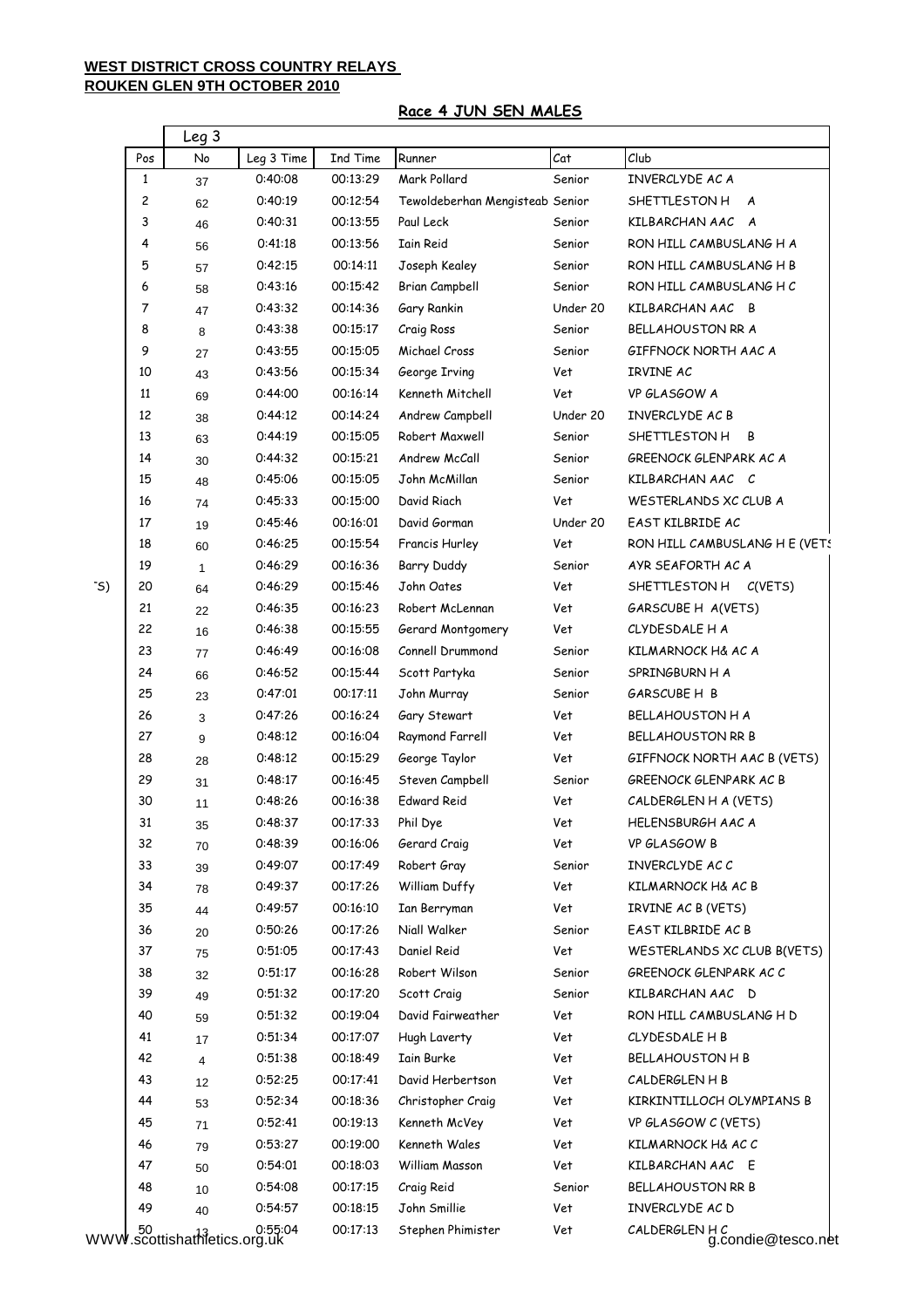# **WEST DISTRICT CROSS COUNTRY RELAYS**

| <b>ROUKEN GLEN 9TH OCTOBER 2010</b> |
|-------------------------------------|
|                                     |

| 51 | 33 | 0:55:19 | 00:18:41 | Sam McVicar        | Vet    | GREENOCK GLENPARK AC D   |
|----|----|---------|----------|--------------------|--------|--------------------------|
| 52 | 76 | 0:55:32 | 00:18:02 | Ken MacMahon       | Senior | WESTERLANDS XC CLUB C    |
| 53 | 5  | 0:56:21 | 00:21:39 | Howard Scott       | Vet    | <b>BELLAHOUSTON H C</b>  |
| 54 | 68 | 0:56:31 | 00:20:22 | <b>Iain Fraser</b> | Vet    | TROON TORTOISES AC       |
| 55 | 24 | 0:56:56 | 00:18:07 | Andrew Griffiths   | Vet    | GARSCUBF H C             |
| 56 | 36 | 0:58:54 | 00:21:14 | Andrew Henderson   | Vet    | <b>HELENSBURGH AAC B</b> |
| 57 | 14 | 0:59:20 | 00:21:55 | Russell Couper     | Vet    | CALDERGLEN H D           |
| 58 | 18 | 0:60:45 | 00:22:18 | Colin Gray         | Vet    | CLYDESDALE HC            |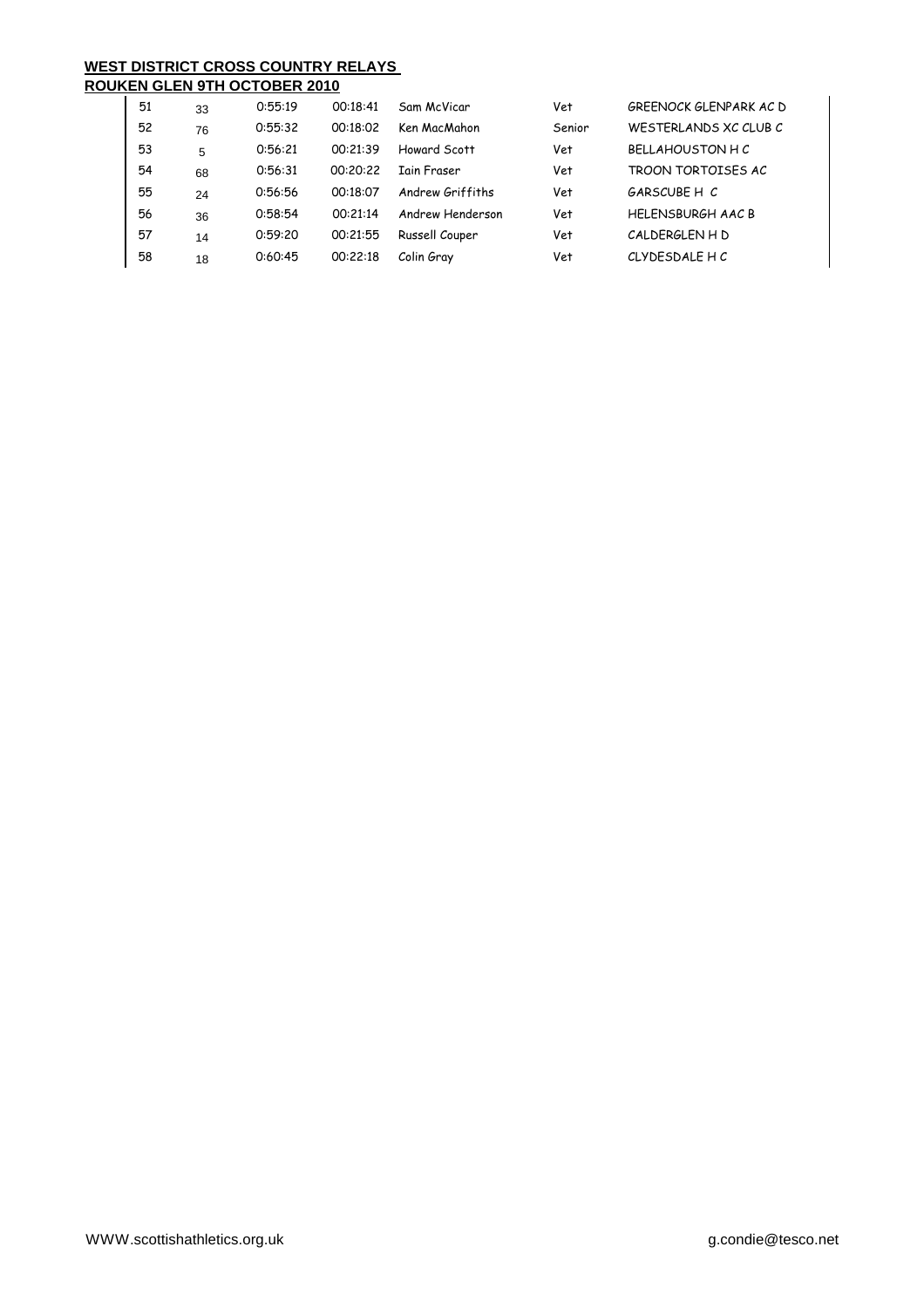## **Race 4 JUN SEN MALES**

|                                         |     | lLeg 4       |                    |          |                      |          |                                           |
|-----------------------------------------|-----|--------------|--------------------|----------|----------------------|----------|-------------------------------------------|
|                                         | Pos | No           | Leg 4 Time         | Ind Time | Runner               | Cat      | Club                                      |
|                                         | 1   | 37           | 0:53:03            | 00:12:55 | Daniel Mulhare       | Senior   | INVERCLYDE AC A                           |
|                                         | 2   | 62           | 0:53:51            | 00:13:32 | Paul Sorrie          | Senior   | SHETTLESTON H A                           |
|                                         | 3   | 46           | 0:54:30            | 00:13:59 | Conor McNulty        | Senior   | KILBARCHAN AAC A                          |
|                                         | 4   | 56           | 0:55:14            | 00:13:56 | Stuart Gibson        | Senior   | RON HILL CAMBUSLANG H A                   |
|                                         | 5   | 57           | 0:56:06            | 00:13:51 | Jack Hamilton        | Under 20 | RON HILL CAMBUSLANG H B                   |
|                                         | 6   | 27           | 0:57:48            | 00:13:53 | Martin Fishwick      | Under 20 | GIFFNOCK NORTH AAC A                      |
|                                         | 7   | 69           | 0:57:51            | 00:13:51 | Sean Fontana         | Under 20 | VP GLASGOW A                              |
|                                         | 8   | 58           | 0:58:06            | 00:14:50 | Andrew Coulter       | Under 20 | RON HILL CAMBUSLANG HC                    |
|                                         | 9   | 47           | 0:58:14            | 00:14:42 | Thomas McDonald      | Under 20 | KILBARCHAN AAC B                          |
|                                         | 10  | 8            | 0:58:47            | 00:15:09 | Liam Conway          | Vet      | BELLAHOUSTON RR A                         |
|                                         | 11  | 30           | 0:59:21            | 00:14:49 | David Henderson      | Senior   | GREENOCK GLENPARK AC A                    |
|                                         | 12  | 38           | 0:59:39            | 00:15:27 | Thomas Jamieson      | Senior   | INVERCLYDE AC B                           |
|                                         | 13  | 43           | 0:60:05            | 00:16:09 | <b>Brian Craig</b>   | Vet      | IRVINE AC                                 |
|                                         | 14  | 19           | 0:61:10            | 00:15:24 | Jamie Clements       | Senior   | EAST KILBRIDE AC                          |
|                                         | 15  | 74           | 0:61:36            | 00:16:03 | Owen O'Neill         | Senior   | WESTERLANDS XC CLUB A                     |
|                                         | 16  | 63           | 0:61:43            | 00:17:24 | Andrew Duffy         | Under 20 | SHETTLESTON H B                           |
|                                         | 17  | 60           | 0:61:50            | 00:15:25 | Michael O'Hagan      | Vet      | RON HILL CAMBUSLANG H E (VETS)            |
| S)                                      | 18  | 52           | 0:61:54            | 01:01:54 | Kevin Cornes         | Senior   | KIRKINTILLOCH OLYMPIANS A                 |
|                                         | 19  | 22           | 0:61:55            | 00:15:20 | Stephen Mulrine      | Vet      | GARSCUBE H A(VETS)                        |
|                                         | 20  | 77           | 0:62:18            | 00:15:29 | Scott Martin         | Vet      | KILMARNOCK H& AC A                        |
|                                         | 21  | 16           | 0:62:20            | 00:15:42 | Gary Dick            | Vet      | CLYDESDALE H A                            |
|                                         | 22  |              | 0:62:22            | 00:15:53 | John J Duffy         | Vet      | SHETTLESTON H<br>C(VETS)                  |
|                                         | 23  | 64           | 0:62:26            | 00:15:25 | Marco Consani        | Senior   | GARSCUBE H B                              |
|                                         | 24  | 23           | 0:62:36            | 00:17:30 | Steven Hards         | Vet      | KILBARCHAN AAC C                          |
|                                         | 25  | 48           | 0:62:54            | 00:16:25 | Laurence Baker       | Vet      | AYR SEAFORTH AC A                         |
|                                         | 26  | $\mathbf{1}$ | 0:63:00            | 00:14:34 | Alan Derrick         | Vet      | CALDERGLEN H A (VETS)                     |
|                                         | 27  | 11           |                    | 00:16:35 |                      |          |                                           |
|                                         | 28  | 66           | 0:63:27<br>0:63:29 | 00:16:03 | Ross McEachern       | Vet      | SPRINGBURN H A<br><b>BELLAHOUSTON H A</b> |
|                                         |     | 3            |                    |          | <b>Brian Douglas</b> | Senior   | GREENOCK GLENPARK AC B                    |
|                                         | 29  | 31           | 0:64:37            | 00:16:20 | Thomas Loehndorf     | Vet      |                                           |
|                                         | 30  | 9            | 0:64:38            | 00:16:26 | Mike Healy           | Vet      | BELLAHOUSTON RR B                         |
|                                         | 31  | 35           | 0:65:26            | 00:16:49 | Stephen Bell         | Vet      | <b>HELENSBURGH AAC A</b>                  |
|                                         | 32  | 28           | 0:65:32            | 00:17:20 | Gerard McNamee       | Vet      | GIFFNOCK NORTH AAC B (VETS)               |
|                                         | 33  | 39           | 0:66:31            | 00:17:24 | Robert Shaw          | Vet      | INVERCLYDE AC C                           |
|                                         | 34  | 70           | 0:66:51            | 00:18:12 | Tom Ord              | Vet      | VP GLASGOW B                              |
|                                         | 35  | 32           | 0:66:56            | 00:15:39 | Alan Henderson       | Senior   | GREENOCK GLENPARK AC C                    |
|                                         | 36  | 78           | 0:66:58            | 00:17:21 | Graham Cairns        | Vet      | KILMARNOCK H& AC B                        |
|                                         | 37  | 44           | 0:67:29            | 00:17:32 | James White          | Vet      | IRVINE AC B (VETS)                        |
|                                         | 38  | 20           | 0:67:46            | 00:17:20 | Andrew Little        | Vet      | EAST KILBRIDE AC B                        |
|                                         | 39  | 59           | 0:68:30            | 00:16:58 | John McPake          | Vet      | RON HILL CAMBUSLANG H D                   |
|                                         | 40  | 4            | 0:68:34            | 00:16:56 | Bryan Lamb           | Senior   | <b>BELLAHOUSTON H B</b>                   |
|                                         | 41  | 49           | 0:69:43            | 00:18:11 | Andrew Clugston      | Senior   | KILBARCHAN AAC D                          |
|                                         | 42  | 75           | 0:69:52            | 00:18:47 | Hamilton Semple      | Vet      | WESTERLANDS XC CLUB B(VETS)               |
|                                         | 43  | 17           | 0:69:55            | 00:18:21 | Robert Young         | Vet      | CLYDESDALE H B                            |
|                                         | 44  | 12           | 0:70:43            | 00:18:18 | Graham Lindsay       | Vet      | CALDERGLEN H B                            |
|                                         | 45  | 10           | 0:71:02            | 00:16:54 | Alistair Kell        | Vet      | BELLAHOUSTON RR B                         |
|                                         | 46  | 53           | 0:71:12            | 00:18:38 | Michael Peters       | Vet      | KIRKINTILLOCH OLYMPIANS B                 |
|                                         | 47  | 71           | 0:71:42            | 00:19:01 | Peter Dawes          | Vet      | VP GLASGOW C (VETS)                       |
|                                         | 48  | 79           | 0:72:07            | 00:18:40 | Ian Goudie           | Vet      | KILMARNOCK H& AC C                        |
|                                         | 49  | 13           | 0:74:07            | 00:19:03 | Colin Banks          | Senior   | CALDERGLEN HC                             |
| 0:74:17<br>WWW.scottishathletics.org.uk |     |              | 0:74:17            | 00:20:16 | James Ferguson       | Vet      | KILBARCHAN AAC E<br>g.condie@tesco.net    |